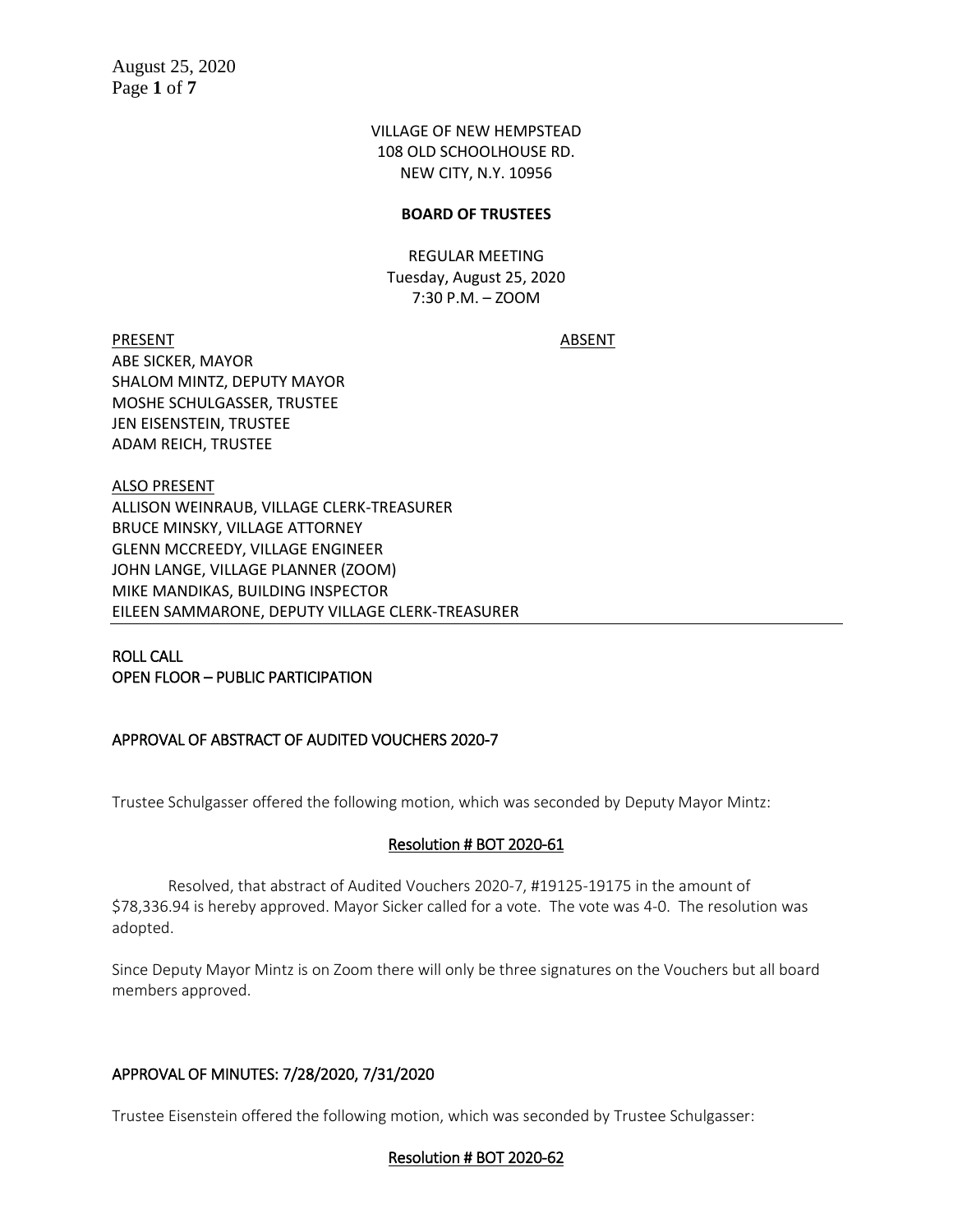August 25, 2020 Page **2** of **7**

Resolved, that the minutes of the meeting of 7/28/2020 are hereby approved and the reading of said minutes is waived. Mayor Sicker called for a vote. The vote was 4-0. The resolution was adopted.

Trustee Eisenstein offered the following motion, which was seconded by Trustee Schulgasser:

## Resolution # BOT 2020-63

Resolved, that the minutes of the meeting of 7/31/2020 are hereby approved and the reading of said minutes is waived. Mayor Sicker called for a vote. The vote was 4-0. The resolution was adopted.

### Resolution Accepting the 2019-2020 Justice Court Audit

Trustee Eisenstein offered the following motion, which was seconded by Trustee Schulgasser:

### Resolution # BOT 2020-64

Resolved, that the Village Board of the Village of New Hempstead hereby accept the 2019- 2020 Justice Court Audit from the Village Justice Court provided by Berard and Associates. Mayor Sicker Called for a vote. The vote was 4-0. The resolution was adopted.

## Resolution Amending the Village of New Hempstead Fee Schedule to Eliminate the Fee for a Burn

Mayor Sicker explained if someone wants to pull a permit for safety reasons to have a fire in their backyard with their family they shouldn't have to pay a fee.

Trustee Eisenstein offered the following motion, which was seconded by Trustee Schulgasser:

## Resolution # BOT 2020-65

Resolved, that the Village Board of the Village of New Hempstead hereby Eliminates the Fee for a Burn Permit Application from the Village of New Hempstead Fee Schedule. Mayor Sicker called for a vote. The vote was 4-0. The Resolution was adopted.

#### Permit and Institute a Fee for Recurring Applicants That Request an Adjournment

The Mayor explained this will be for all applications going forward. If an applicant requests an adjournment there should be a fee charged for each recurring adjournment because of all the work that goes into adjourning it.

The board agreed to allow the applicant one adjournment before instituting a fee.

Trustee Eisenstein offered the following motion, which was seconded by Deputy Mayor Mintz:

## Resolution # BOT 2020-66

Resolved, that the Village Board of the Village of New Hempstead hereby enacts a fee to the Village of New Hempstead Fee Schedule in the amount of \$250.00 to any applicant requesting recurring adjournments to any board only after one initial adjournment at no cost to the applicant and only when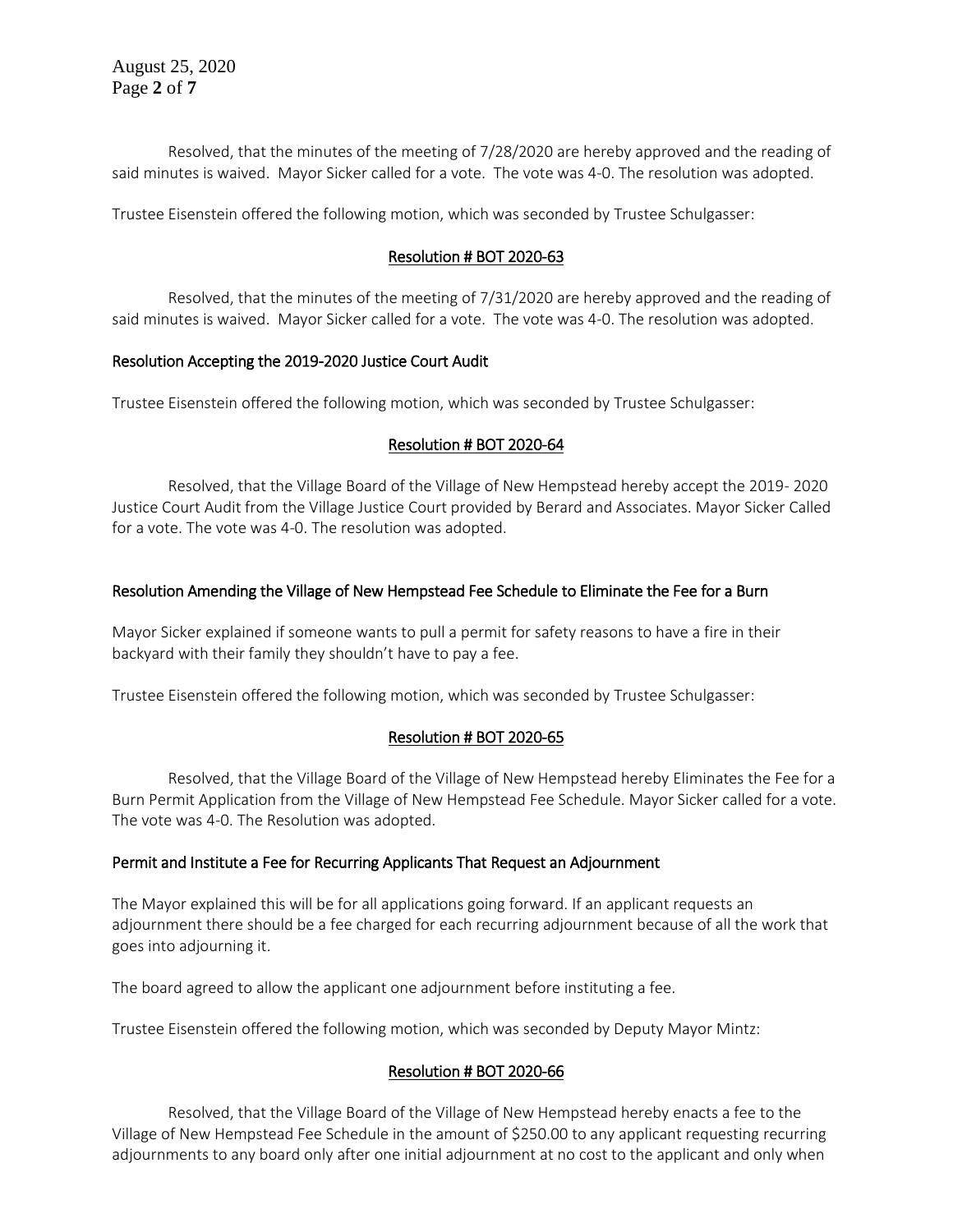August 25, 2020 Page **3** of **7**

the village is not the cause of the adjournment. Mayor Sicker called for a vote. The vote was 4-0. The Resolution was adopted.

## Discussion: Purchase or Lease of Kenwood Rockland County Fire Inspector Radio

Mayor Sicker explained this would be for the inspector to perform his duties more accurately. It is the same lease that the Village of Wesley Hills has for their inspector. The fee for the Lease is \$70.00 a month.

Trustee Eisenstein offered the following motion, which was seconded by Deputy Mayor Mintz:

# Resolution # BOT 2020-67

Resolved, that the Village Board hereby approves the Lease of the Goosetown Kenwood Rockland County Fire Inspector Radio in the amount of \$70.00 a month. Mayor Sicker called for a vote. The vote was 4-0. The resolution was adopted.

## Discussion- Pennington Way Petition

The speed humps will be placed after the micro paving has been complete.

Public Hearing- 589 New Hempstead Rd- Special Use Permit- The Applicants Are Seeking Special Permit Approval Per The Requirements Of Section 290-57.2 Local Law 3 Of 2017 To Permit The Construction, Maintenance, And Use Of A Place Of Assembly. The Subject Property Is Located On The East Side Of New Hempstead Rd.0 Feet From The Intersection Of Westview Rd. The Property Is Designated On The Town Of Ramapo Tax Map As Section 42.14 Block 2 Lot 49 In A 1r-35 Zoning District.

At the request of the applicant this will be placed on next month's meeting. They would like time to respond to the professional's and comments that came in from the GML.

Trustee Eisenstein offered the following motion, which was seconded by Trustee Schulgasser:

## Resolution # BOT 2020-68

Resolved, that the Village Board hereby adjourns the Public Hearing for 589 New Hempstead Rd. to September 22, 2020. Mayor Sicker called for a vote. The vote was 4-0. The resolution was adopted.

Mr. Leo, 3 Sarah Drive Would just like to know if they will be allowed to use the property without the permits and approvals?

Mayor Sicker responded he will need to discuss this with the Village attorney.

## Authorizing The Village to Hire Berard and Associates CPA's P.C. For An Annual Audit.

Trustee Eisenstein offered the following motion, which was seconded by Deputy Mayor Mintz:

## Resolution # BOT 2020-69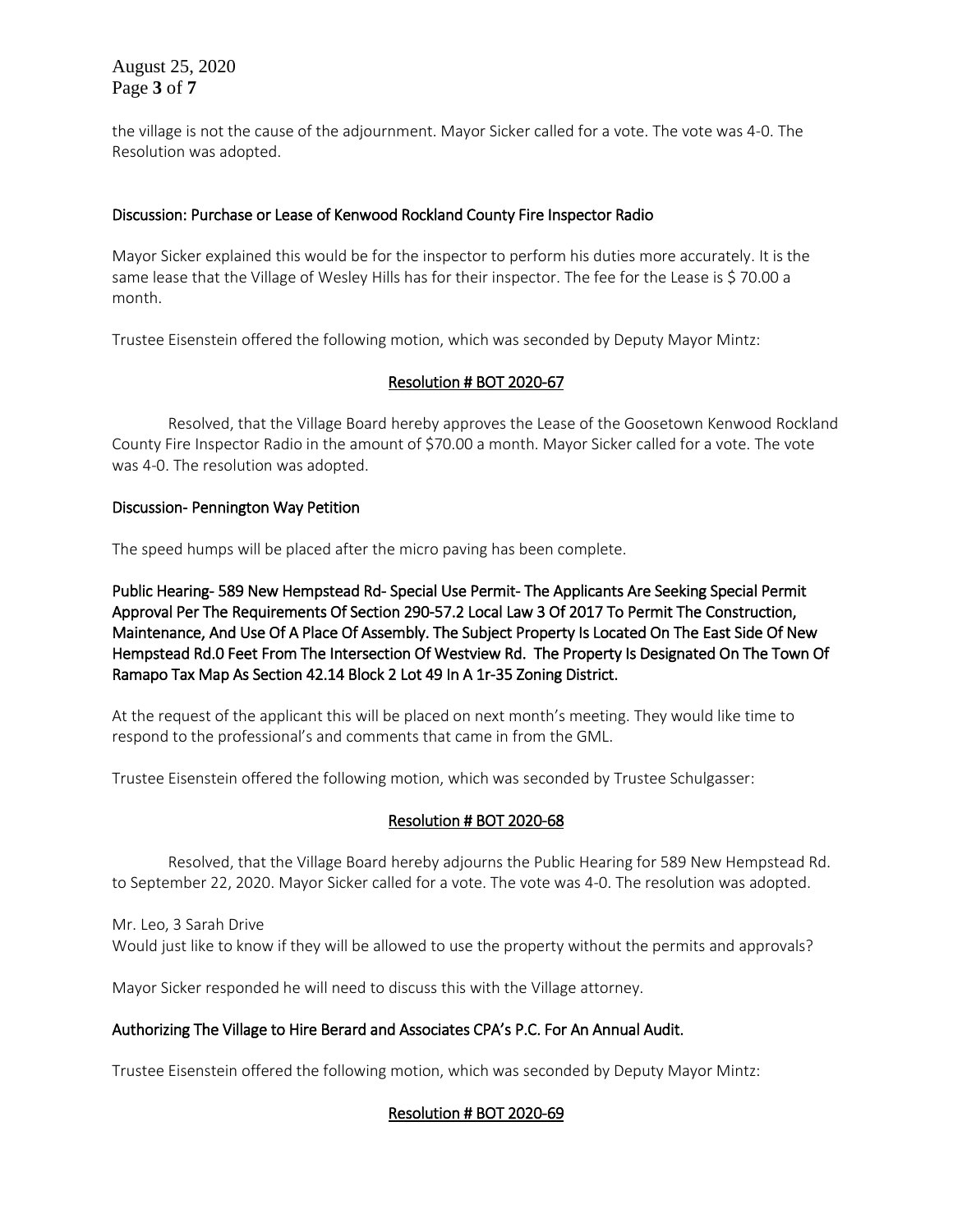August 25, 2020 Page **4** of **7**

Resolved, that the Village Board hereby authorizes the Village clerk Treasurer to hire Berard and Associates CPS's P.C. for an annual audit of 2019 and 2020 in the amount of \$12,000 per year. Mayor Sicker called for a vote. The vote was 4-0. The resolution was adopted.

# Continuation Public Hearing For Bais Malka- The Applicants Are Seeking Special Permit Approval To Permit The Construction, Maintenance And Use Of A Permanent Classroom Building. The Subject Property Is Located At 46-48 Grandview Ave On The West Side Of Grandview Ave 900 Feet West Of Pleasant Ridge Rd. Designated On The Town Of Ramapo Tax Map As Section 41.20 Block 2 Lot 41 In A 1r-25 Zoning District

The Applicant is working with the Planning Board on finalizing their Site Plan. Once all issues have been resolved they will appear before the Board for Special Permit Approval.

Trustee Eisenstein offered the following motion, which was seconded by Deputy Mayor Mintz:

## Resolution # BOT 2020-70

Resolved, that the Village Board hereby adjourns the Public Hearing for Bais Malka 48 Grandview Ave. to September 22, 2020. Mayor Sicker called for a vote. The vote was 4-0. The resolution was adopted.

## Continuation Public Hearing Village of New Hempstead Comprehensive Plan

Mayor Sicker explained this is a continuation of the Public Hearing from the last meeting. The Public Hearing is still open.

John Lange, Village Planner

Explained the Village only received the Rockland County Planning Departments letter 15 minutes before the meeting. Most of the comments were confused with the Laberge version of the plan. Where we were able to make changes we did. The County would like a more detailed environmental statement but I don't believe it is required because everything we are proposing will be addressed at the time of the application submission. Recommends overrides.

Mayor Sicker stated we did receive a response to an email from Laberge that a committee member sent out. This was the first response we received regarding the Comprehensive Plan in months. We will try to work with them, but cannot allow them to hold us up any longer.

#### Nancy Jacobs, 9 Dorothy Drive

Has questions about the special cluster and would like to know the village definition of Open Space.

The village planner explained we created what we call an optimize cluster. It gives a small development incentive to a property owner of 10 acres or more with substantial environmental constraints. The optimize cluster would enhance the standard cluster provisions. What the Optimize cluster says is show us where the constraints are, show us the amount of open space that you are going to dedicate and for the dedicated open space the village board has the opportunity to give you 1.5 to 2 times the number of units in response for the open space.

## Mr. Leo, 3 Sarah Drive

Can the board require a covid plan submitted for all place of assembly applicants, also can the board require all taxes be paid to date- village school and town, and if an applicant has been operating without a permit can an application be denied and a waiting period be imposed before they can resubmit only if no violations have been submitted, and lastly who is responsible for issuing Violations?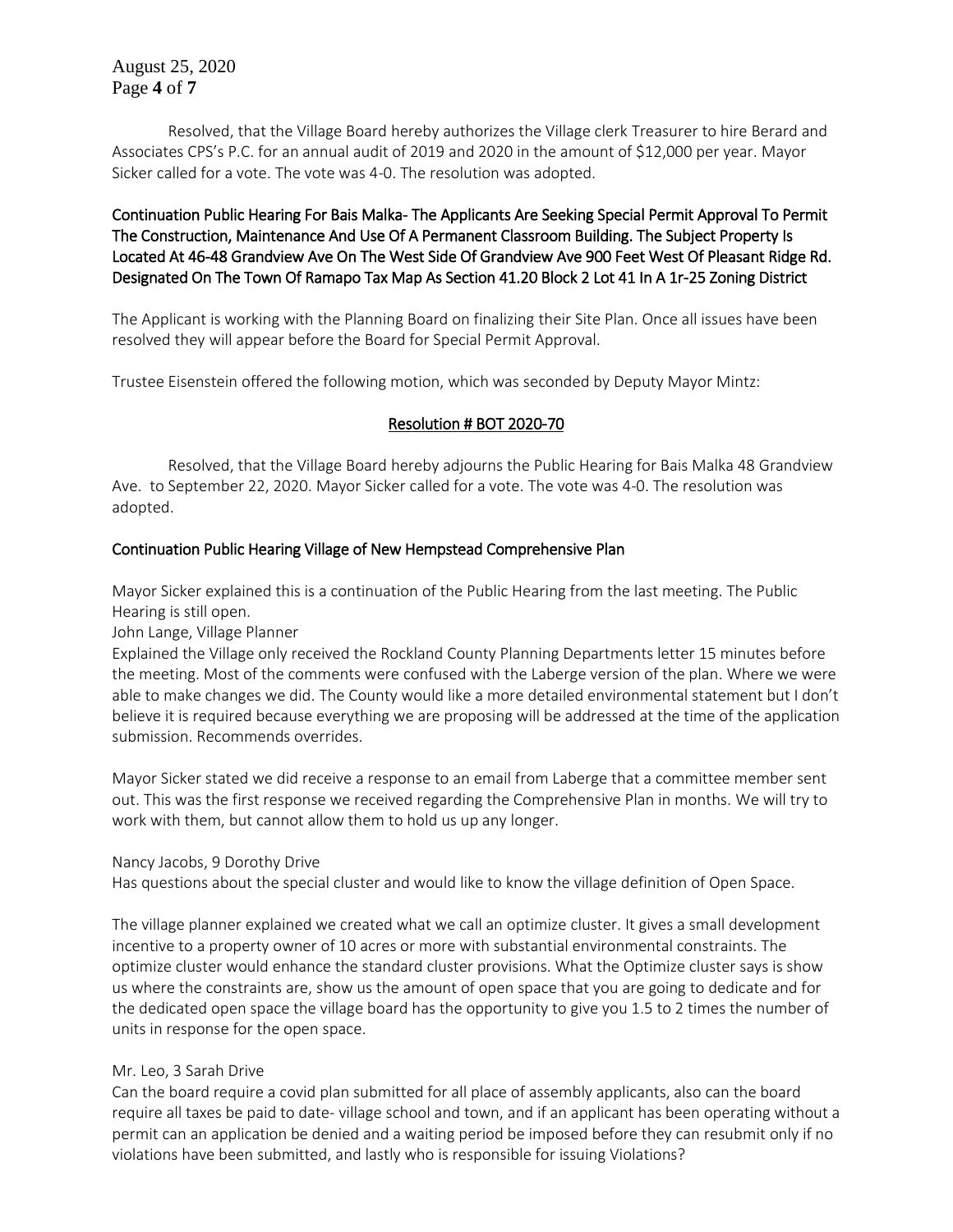August 25, 2020 Page **5** of **7**

The Building inspector responded he is the person who issues violations.

#### Aaron Saperstein, 4 Pennington Way

The Cluster Designation- if an applicant be is able to still maintain what the village currently allows, would this be like downzoning properties 10 acres or more if they agree to provide open space?

Mayor Sicker explained it is not downzoning. It is more of an incentive for developers to come in and build single family houses. This would make fiscal sense for them to do this as opposed to another 55 and older or a school because that's the only other thing that can be done.

Trustee Schulgasser would like a stipulation included that it has to be at the front of the property.

### Glenn McCreedy, Village Engineer

Does not think that is something that would work because each property is laid out differently. Believes the purpose of this was to make properties economically viable to be developed, maintain the single family home environment we have, but still gain the environmental benefits at the back end of it.

### Mr. Geis, 7 Kingston Dr.

Was happy to hear back from Laberge Group. Seems now we have the possibility to get the editorials and other improvements from Laberge if they can do it in a sufficient time frame. Would like to hear John Lange's response to the County.

Justin Schwartz, Representing the Hillcrest Fire Department Compliments the plan but has issues with some items. (Comments have been annexed to the minutes)

Mayor Sicker responded to Mr. Schwartz's comments regarding the sidewalks, the Village did receive a matching grant for about \$200,000 for a sidewalk installation on New Hempstead Rd from Ellington Way to before Viola, but funding has been paused because of current situations. We do want to get to other areas done too but we do have to be fiscally responsible.

Regarding the zone change-this is being changed so that lots can conform. The issue is right now when they did average density in the 1970's there were a lot of lots that are designated as R-50 but the lot sizes are actually really r-25, r-30 or r-40's.

Mr. McCreedy explained it is even worse than that. When the Cluster development was done there was a lot of neighborhoods in the village that there wasn't even sufficient zoning put on there to create the actual cluster lots. So property's that are required to have side setbacks or rear setbacks requirements don't exist as a compliance mechanism. The closest zone that currently exists within the village we are putting in [lace for those properties for those residents that want to put a small addition on there is some bulk standard that's been instituted for the property. It is really a corrective measure.

#### Nancy Jacobs, 9 Dorothy

Would like a copy of the Plan but the one sent won't download her Computer. She would like to come to Village Hall to upload directly from the file?

The board and office staff agreed to that as long as Mrs. Jacobs brings a flash drive because they do not have those in stock.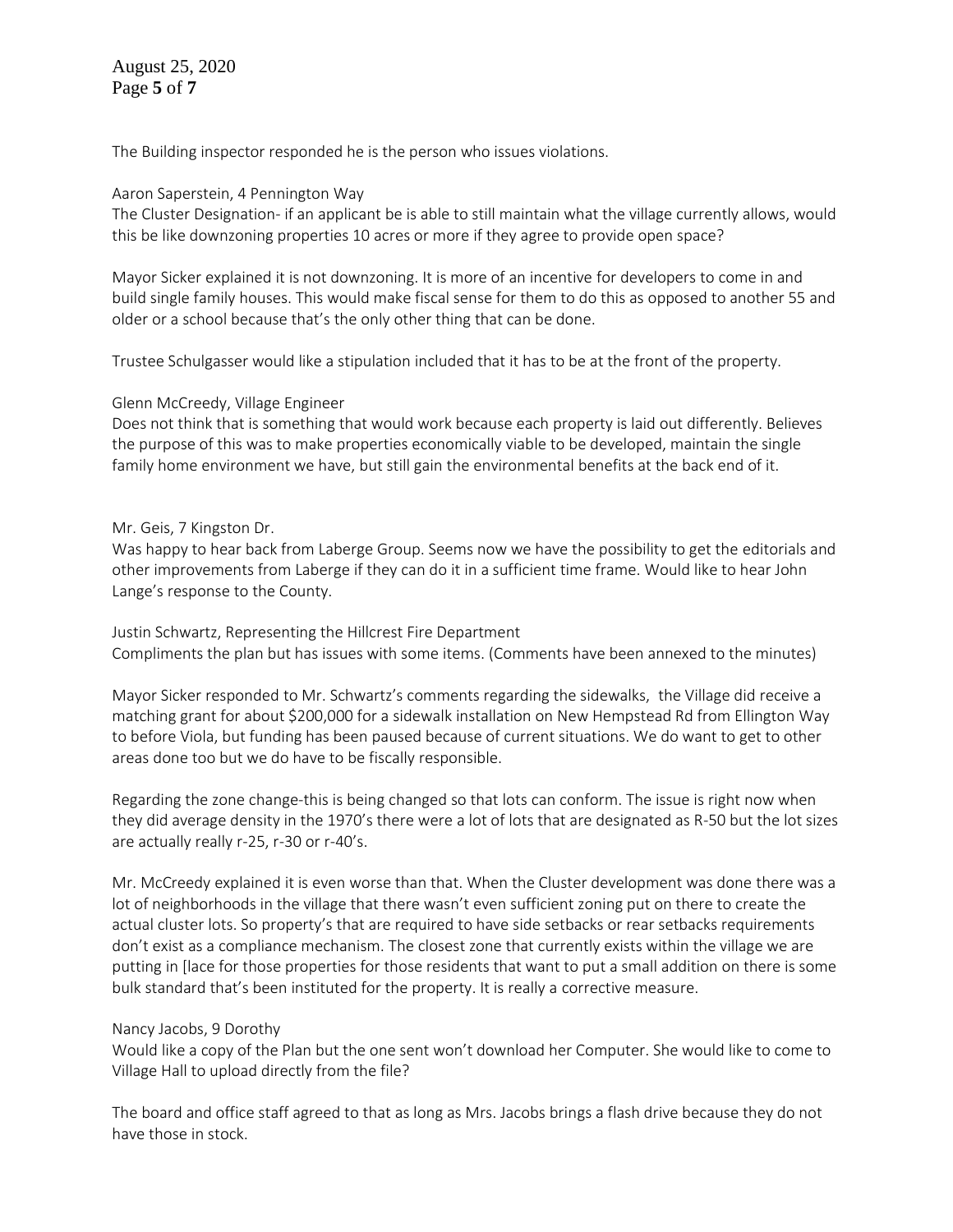August 25, 2020 Page **6** of **7**

The Board decided to hold the Public Hearing over one month until all comments can be addressed and all final comments can be submitted from the residents.

As long as the Plan gets posted in a timely manner the Board agreed to allow public comments up until September 8, 2020.

The Mayor does not want this the same night as the Regular BOT because he does not want to waste any applicant's time. The Board would like the schedule a special meeting September 21, 2020 at 7:30pm for this discussion

Mr. Geis would like to know the deadline for the Village to have it posted that the Public would have to comment on September 8.

Mayor Sicker gave until Tuesday September 1, 2020. Comments should be emailed to [strategicplan@newhempstead.org](mailto:strategicplan@newhempstead.org)

*Comments read into the Record: Village Building Inspector Response to comments* 

Trustee Schulgasser offered the following motion, which was seconded by Trustee Eisenstein:

## Resolution # BOT 2020-71

Resolved, that the Village Board of the Village of New Hempstead hereby adjourns the Public Hearing for the Village of New Hempstead Comprehensive Plan to Tuesday September 22, 2020 at 7:30pm.. Mayor Sicker called for a vote. The vote was 4-0 the resolution was adopted.

## Resolution Authorizing the Village Clerk Treasurer to Attend the NYCOM Fall Training Session September 22- 24

Trustee Eisenstein offered the following motion, which was seconded by Deputy Mayor Mintz:

# Resolution # BOT 2020-72

Resolved, that the Village Board for the Village for New Hempstead hereby authorize the Village Clerk Treasurer to attend the NYCOM Fall Training Session, September 22-24. Mayor Sicker Called for a vote. The vote was 4-0. The resolution was adopted

## Resolution appointing Mendy Sabo as additional Court Officer for the Village of New Hempstead

Trustee Eisenstein offered the following motion, which was seconded by Deputy Mayor Mintz:

## Resolution # BOT 2020-73

Resolved, that Mendy Sabo has been appointed as additional Court Officer for the Village of New Hempstead. Mayor Sicker called for a vote. The vote was 4-0 the resolution was adopted.